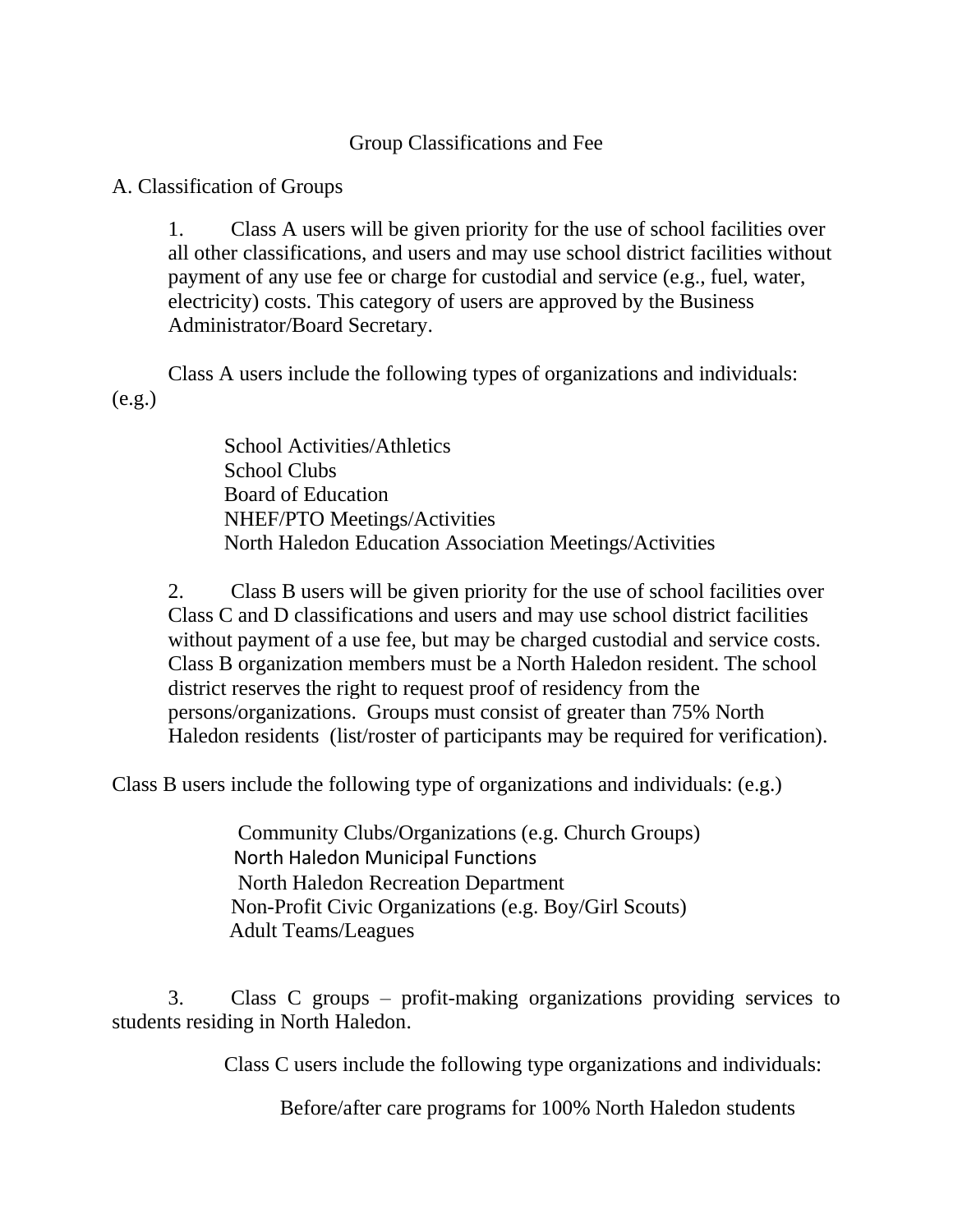4. Class D groups – profit-making organizations.

Class D users include the following type organizations and individuals: (e.g.)

Dance Studios

Non-Public Schools

Community Businesses/Vendors

Select Sports Programs consisting of less than 50% of North Haledon residents as team members (non-profit or profit).

Youth teams, groups, or organizations will take precedence over adult teams, groups, or organizations within the same class.

## B. Definitions of activities and charges

- 1. Meetings
	- a. Class A groups

Costs for meetings of less than thirty people will usually be underwritten by the Board of Education, except in those cases where special arrangements (furniture, lighting, etc.) are required.

b. Class B groups

Costs for meetings of less than thirty people will usually be underwritten by the Board of Education, except in those cases where special arrangements (furniture, lighting, etc.) are required.

- c. Group B may be charged for larger meetings requiring custodial services.
- d. Class C & D groups

Pay all applicable fees as listed below in G.

2. Other Activities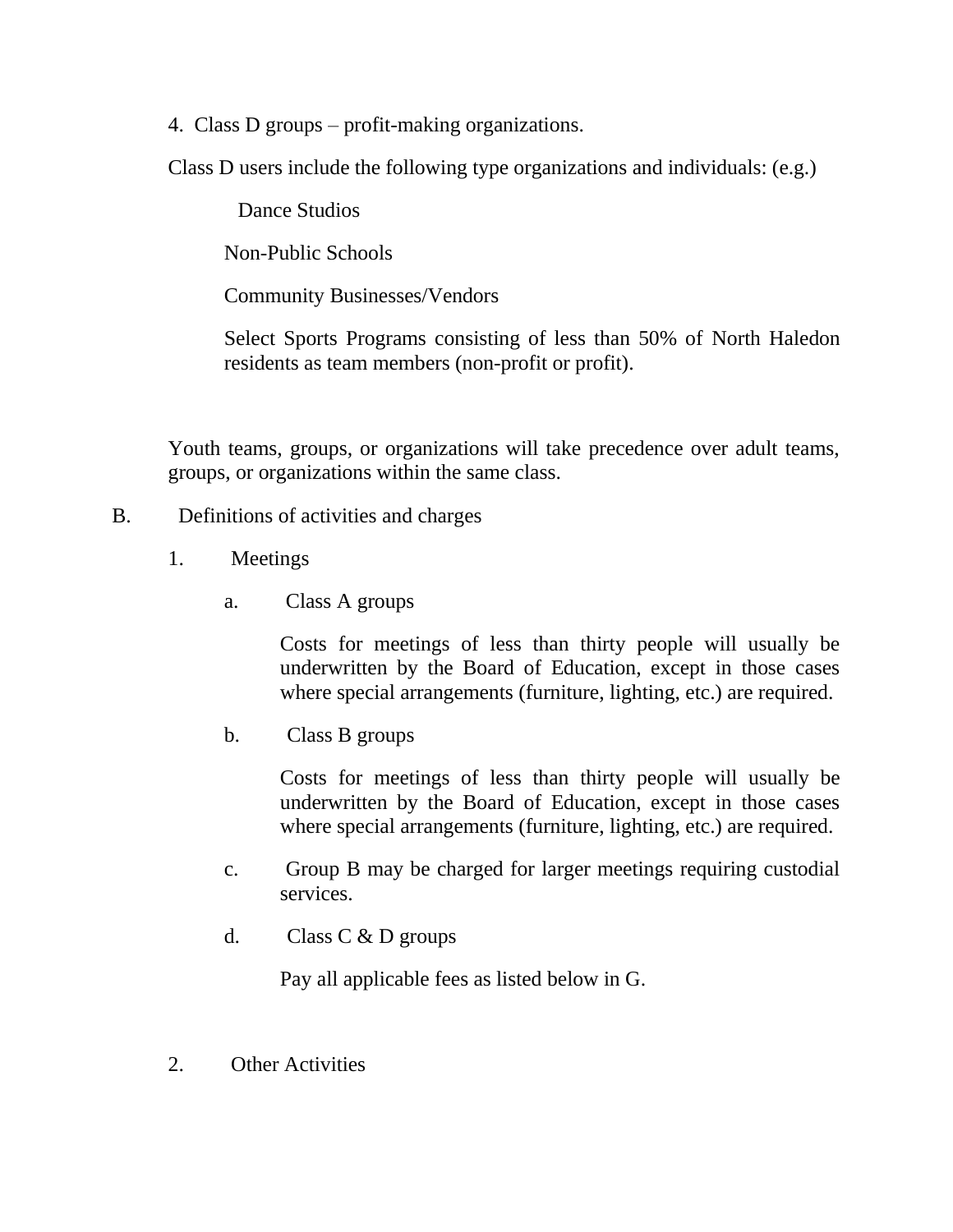|                 | Group A | Group B | Group C         | Group D         |
|-----------------|---------|---------|-----------------|-----------------|
| "Other"         | No Fee  | No Fee  | Subject to fees | Subject to fees |
| Event"          |         |         |                 |                 |
| Dances          | No Fee  | No Fee  | Subject to fees | Subject to fees |
| <b>Banquets</b> | No Fee  | No Fee  | Subject to fees | Subject to fees |
| Fund            | No Fee  | No Fee  | Subject to fees | Subject to fees |
| Raisers         |         |         |                 |                 |
| Athletic        | No Fee  | No Fee  | Subject to fees | Subject to fees |
| Events          |         |         |                 |                 |
|                 |         |         |                 |                 |

## G. Fees (rental, custodial)

| Building/Grounds Area          | Group A | Group B | Group C                                         | Group D                                           |
|--------------------------------|---------|---------|-------------------------------------------------|---------------------------------------------------|
| Cafeteria/All Purpose<br>Rooms | No Fee  | No Fee  | \$12.00/hour-<br>minimum of 4 hours<br>required | \$75.00/ hour-<br>minimum of 4<br>hours required  |
| Kitchen                        | No Fee  | No Fee  | \$12.00/hour-<br>minimum of 4 hours<br>required | \$75.00/ hour-<br>minimum of 4<br>hours required  |
| Auditorium/Gymnasium           | No Fee  | No Fee  | \$12.00/hour-<br>minimum of 4 hours<br>required | \$100.00/ hour-<br>minimum of 4<br>hours required |
| Media Center                   | No Fee  | No Fee  | \$12.00/hour-<br>minimum of 4 hours<br>required | \$75.00/ hour-<br>minimum of 4<br>hours required  |
| Classrooms                     | No Fee  | No Fee  | \$12.00/hour-<br>minimum of 4 hours<br>required | \$25.00/hour-<br>minimum of 3<br>hours required   |